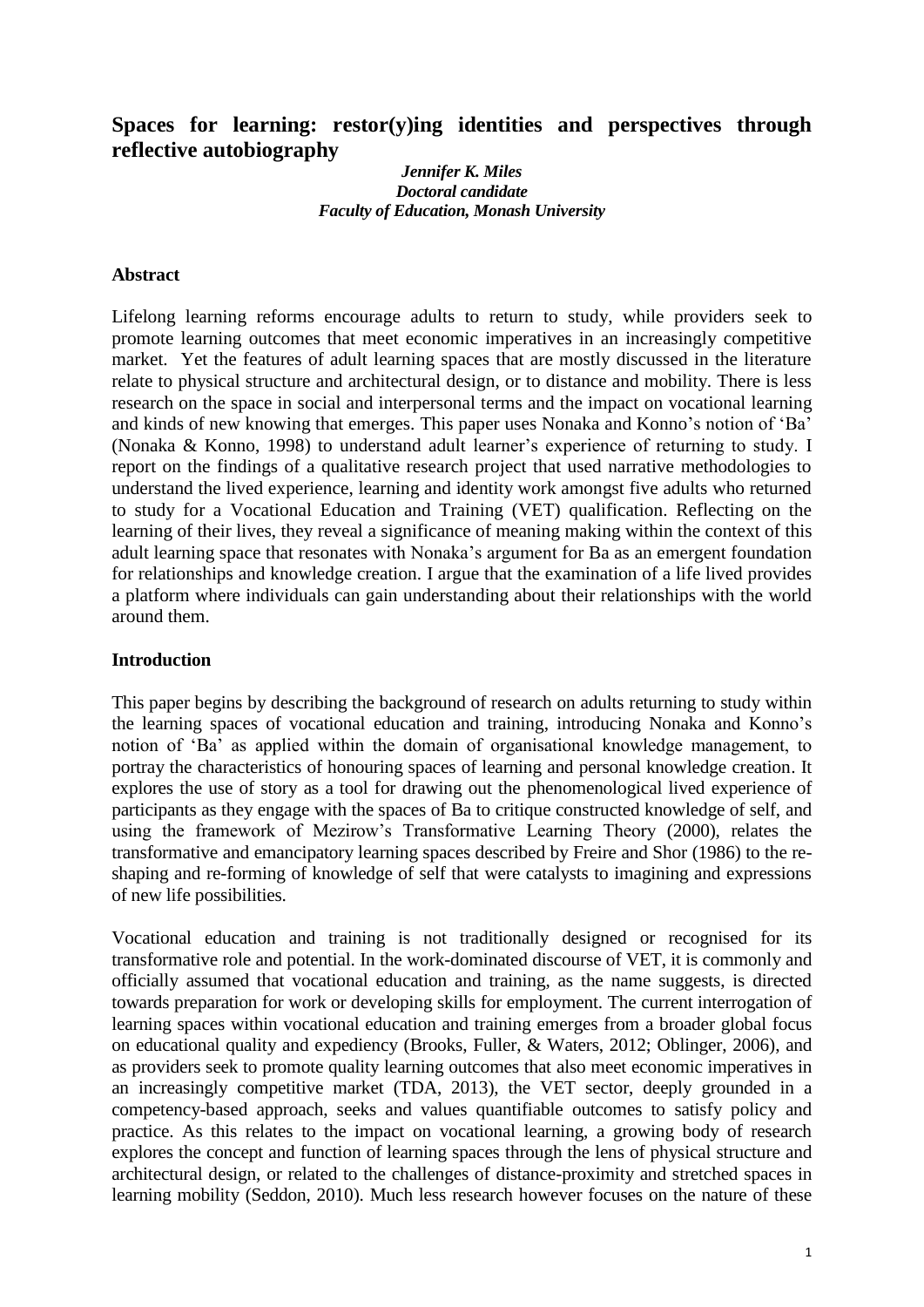spaces as they relate to the social and intrapersonal learning that emerges; the conditions that foster critical reflections on life and learning, and the influence of new knowing.

Drawing on the literature reviewed here, on my own experience as a learning and development educator within the Technical and Further Education (TAFE) sector, and on the diverse range of vocational contexts, students and teachers with whom I've worked over the years, it is apparent to me that the knowing, self-identity and perceived capability we construct and carry of ourselves holds the strongest influence on our ability to engage with and transcend the challenges of returning to the formal spaces of learning. Transformative Learning Theory (Mezirow, 2000) speaks about the disorienting dilemmas that can emerge when our familiar knowing is challenged, and for many the conditions fostered within the learning spaces of VET play a critical role in cultivating their success or failure to thrive in learning.

Both as an educator of those who facilitate the vocational learning of their students, and through my own ongoing learning and professional development, I have worked in diverse environments that have included fitness and personal training, leisure and recreation, hairdressing and Aged Care, even parenthood with all its associations of supporting the growth and expansion of the citizenship of my own and other's children. Within each of these contexts along my learning and career pathway, story has played a foundational role in supporting the emerging understanding of individuals and their place in the world. My knowing of the transformative power of narrative has emerged over many years, but I have come to know that stories matter, that telling one's story, one's autobiography, transforms learning and lives [\(Brady, 1990;](#page-11-7) [Miles, 2011\)](#page-11-8).

Against this background, in recent research [\(Miles, 2011\)](#page-11-8) narrative methodologies were used to unpack and examine the phenomenological lived experience, learning and identity work of a small group of adults returning to study within the learning spaces of a Victorian TAFE institute. Through the autobiographical telling of their (hi)story, participants were invited to explore and unpack uncontested knowing, to consider the experiences, people and environments that had contributed to the shaping of their sense of self, and to the expectation they subsequently had of themselves and their future capacity. Van Manen [\(1997\)](#page-11-9) proposes that when using the phenomenological lens to view experience as it is lived, a perspective founded in thoughtfulness is adopted in pursuing the reality of one's inquiry [\(Heidegger, 1962\)](#page-11-10). He sees phenomenology as a tradition rather than a method of research (Van Manen 1997, p30) that seeks to gain a philosophical understanding as opposed to scientific knowledge of being in the world (ibid, p22). Van Manen describes research undertaken through a phenomenological perspective as a quest to understand the way people experience the world in which they live to uncover the essential elements of 'being' and establish individual meaning-making (ibid, p5). Generalisability is therefore not an aim of this qualitative research.

The purpose of my research was to further explore anecdotal findings in my own practice and to determine if others had experienced and documented outcomes related to the use of narrative inquiry through a phenomenological lens, utilising a Transformative Learning theoretical framework in adult learners returning to study within the learning spaces of vocational education and training. The aim was to uncover the contexts within which research may have taken place; to establish what findings have emerged, and to identify opportunities for further research related to the following questions:

 In what ways can telling and reflecting on their stories provide adult learners returning to study with a greater knowledge of self that may foster a richer engagement in the learning process, build learner self-identity and potentially promote more beneficial learning and vocational outcomes?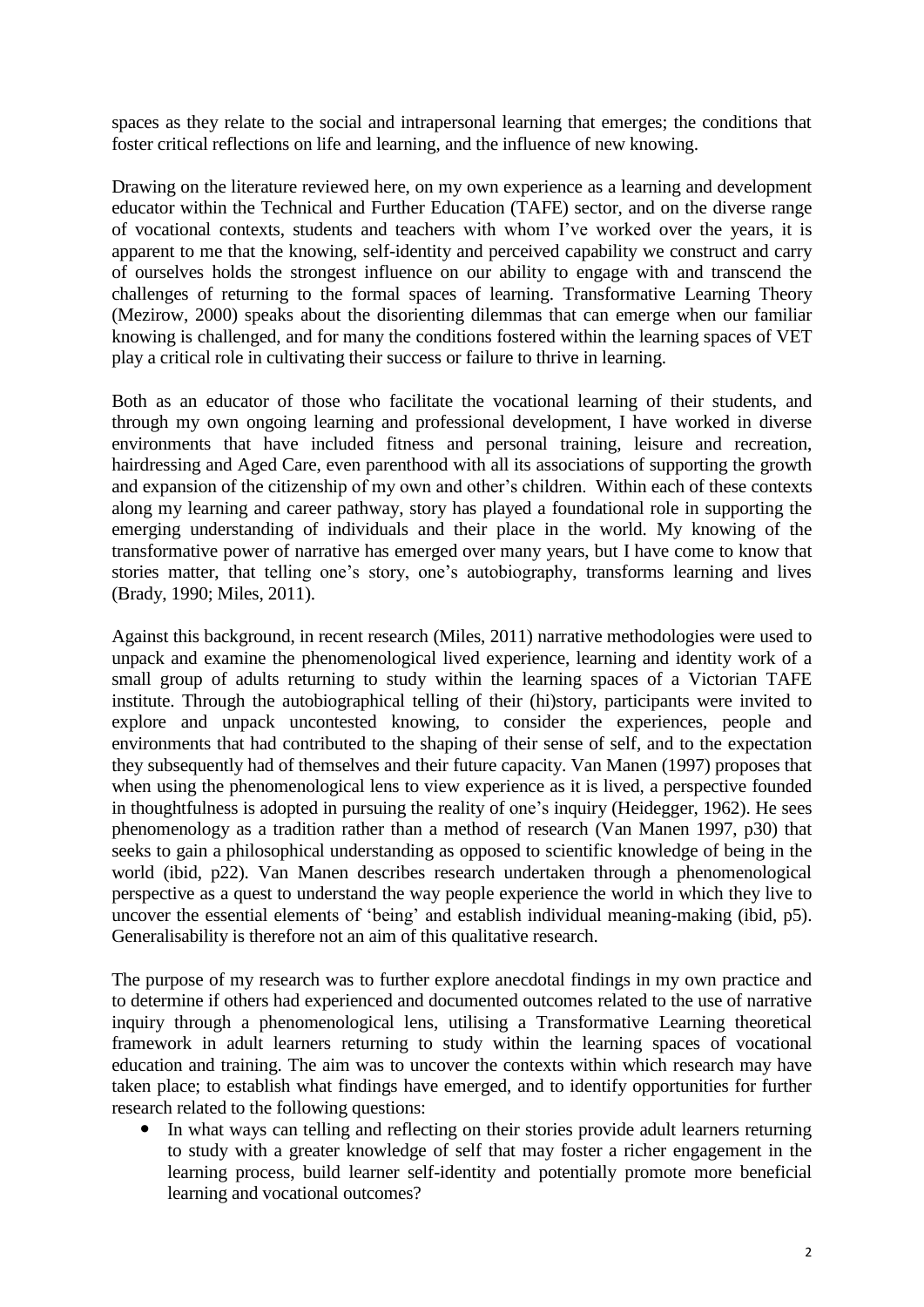What are the implications of these findings for pedagogic practice within the VET sector?

### **The methods – recruitment, participants and interviews**

The original research plan was to locate adult learners newly returned to study at the TAFE Institute in which I worked, and to facilitate their engagement in the reflective process of storytelling as part of a reintroduction to learning. At the conclusion of this session, I would explain my research and invite them to consider volunteering as a participant. Ethics approval was requested both through the university, and at the TAFE institute, the site of the research. Access was requested to cohorts that included those undertaking Indigenous Studies, the Certificate in General Adult Education and migrant adults completing English Language and various vocational studies. The TAFE institute decided that the risks associated in working with the unique sensitivities of these groups was too great and I was eventually given permission to work with students enrolled in a Diploma of Liberal Arts, six months into their diploma course. Delays around the revised ethics approval resulted in access to a limited selection of students now in the second year of their diploma studies – a different cohort than that originally planned.

In consultation with the course coordinator a session was organised to facilitate discussion around the benefits of critical reflection within the context of the social sciences. As an invited guest speaker, with no power relationship or attachment to assessment processes, I encouraged them to unpack the notion of themselves as critically reflective practitioners using the process of storytelling, and to consider the experiences, environments and people that had contributed to their own learning pathway and constructed self-knowing. They wrote, drew, or utilised a combination of methods to express the story of their learning in a way most meaningful to them and continued to write and draw freely as thoughts arose during our continuing session on the value of reflection. Individuals were then invited to share any thoughts about the activity; any personal recognition that may have come to the fore for them; any potential benefits of the reflective exercise and its possible incorporation into their own applied practice.

At this point the proposed research was introduced and discussion was had about the potential risk that existed to emotional wellbeing through participation in the research. Participants were informed of support available as needed if they chose to participate. In response to my invitation, five volunteers came forward after the class and were provided with further information about the study. Explanatory Statements and Consent Forms were distributed, and after acceptance, the participants were asked to reflect further on their learning pathways, on their sense of identity as learners, and to give further consideration to the ways in which circumstances and environments may have influenced this construction of self-identity. They were encouraged to find ways of recording any meaningful reflections in the lead-up to ninety minute semi-structured individual interviews, clarified as providing the forum in which we would discuss their insights gained through the process of their reflective journey and where we could flesh out stories of how the transformative process had unfolded for each of them.

Interviews were conducted in locations identified by participants as uniquely comfortable to each of them, where they were invited to share the reflective process undertaken in the lead-up to the interview, and to explain the method they had chosen to express and record their reflections. Utilising a narrative methodology, each individual was encouraged to express the lived experience of their learning story in a way that was meaningful to them, and questions structured to draw out potential evidence of Mezirow's eleven phases of transformative learning [\(Taylor & Cranton, 2012\)](#page-11-11) were included where needed to guide reflections. Selfdetermination and freedom of expression was again explicitly highlighted to each individual as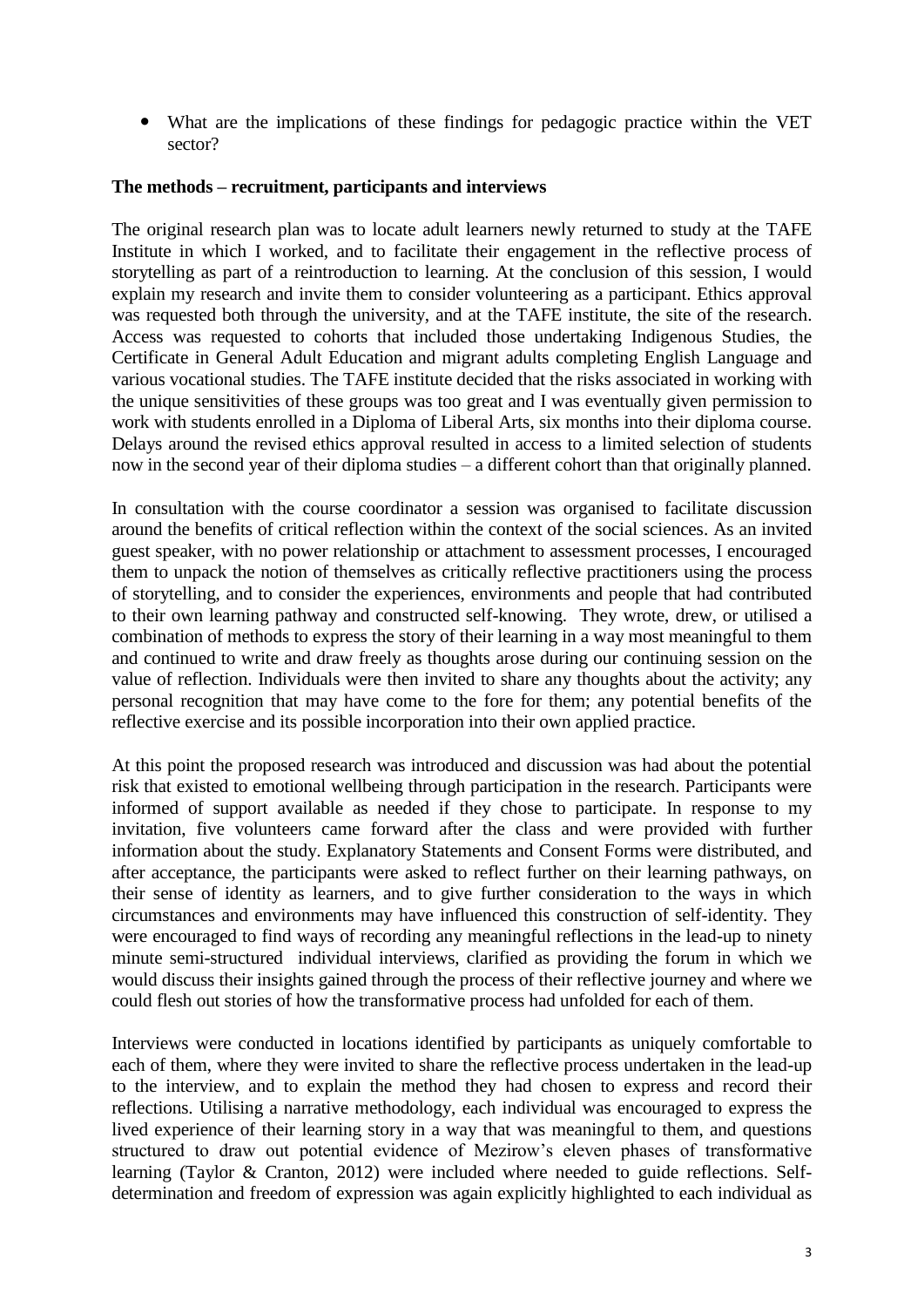we undertook the interviews, to give them permission to explore anything that they considered relevant to their learning story, and to promote a stream-of-consciousness participation in the reflective exercise. Their right to exclude anything or to cease the interview at any point was also strongly articulated and reinforced both prior to and throughout the sessions.

Two weeks after the last individual interview took place, a focus group was held with three of the participants only, due to the unavailability of all participants at one time. Individual phone interviews were undertaken with the other two participants and interviews, both individual and group, were digitally recorded with supporting notes. In summary, primary data was drawn from my personal reflections on the process of facilitating the initial class session on reflection; one introductory session with the five voluntary participants; one individual interview with each of the five participants; one focus group with three participants, and two individual secondary phone interviews, on the autobiographical process and its capacity to foster greater personal understanding and potential perspective transformation.

### **Transformative learning, spaces of Ba and knowledge creation**

Transformative Learning Theory (Mezirow, 2000) asserts that from a disorienting dilemma in life – an event that throws one off the familiar course of existence and knowing to that point – a process of self-examination emerges that causes the questioning of long held values, behaviours and world views. From this new questioning standpoint, a growing discontent and alienation can emerge from what have been traditionally accepted social norms and structures. A greater critical awareness of others, both within and outside of the individual's morphing view of the world ensues, that critiques and transcends previously accepted social roles and expectations, and the habitual ways in which these assumed roles have been enacted. Mezirow developed an eleven-phase process that frames this passage [\(Taylor & Cranton, 2012\)](#page-11-11) and describes how reinterpretation and reconstruction of meaning attached to past experiences, and growing awareness that one's lived experience and discontent has been shared and acknowledged by others can support an openness and willingness to construct a new and unique frame of reference. Nelson [\(1994\)](#page-11-12) speaks of these new frames of reference as supporting and guiding action that can take the individual beyond any previously perceived horizon of their expectations.

Against this framework, the stories and expressed perspective transformations of my five participants were mapped as they reflected on the learning of their lives. The personal, social and vocational dimensions of meaning-making that emerged within these spaces of learning are resonant with the concept of Ba, advanced by Nonaka [\(1998\)](#page-11-0). Described by The Wall Street Journal as 'one of the most influential persons on business thinking' [\(Witzel & Warner, 2013\)](#page-11-13), Nonaka's contributions around Ba as a space for knowledge creation are highly relevant both to learners and their emerging knowledge, and to our industry-driven VET sector. The Japanese concept of Ba translates roughly into the English word 'place' [\(Nonaka & Konno, 1998\)](#page-11-0), and refers to a shared space for emerging relationships (p40). Space can be physical, virtual, mental, or any combination of the three, and is "conceived as the frame, made up of the borders of space and time, in which knowledge is activated as a resource for creation." (ibid, p41). Nonaka and Konno propose that for most Japanese, knowledge is typically tacit and "not easily visible and expressible" (ibid, p42). Explicit knowledge on the other hand, as often valued by the West, can be more unambiguously and objectively shared in the form of data, words and numbers (ibid, p42).

Ba has been identified by Nonaka et al [\(2006\)](#page-11-14) within the context of promoting organisational success as an emergent foundation for workplace relationships and knowledge creation - a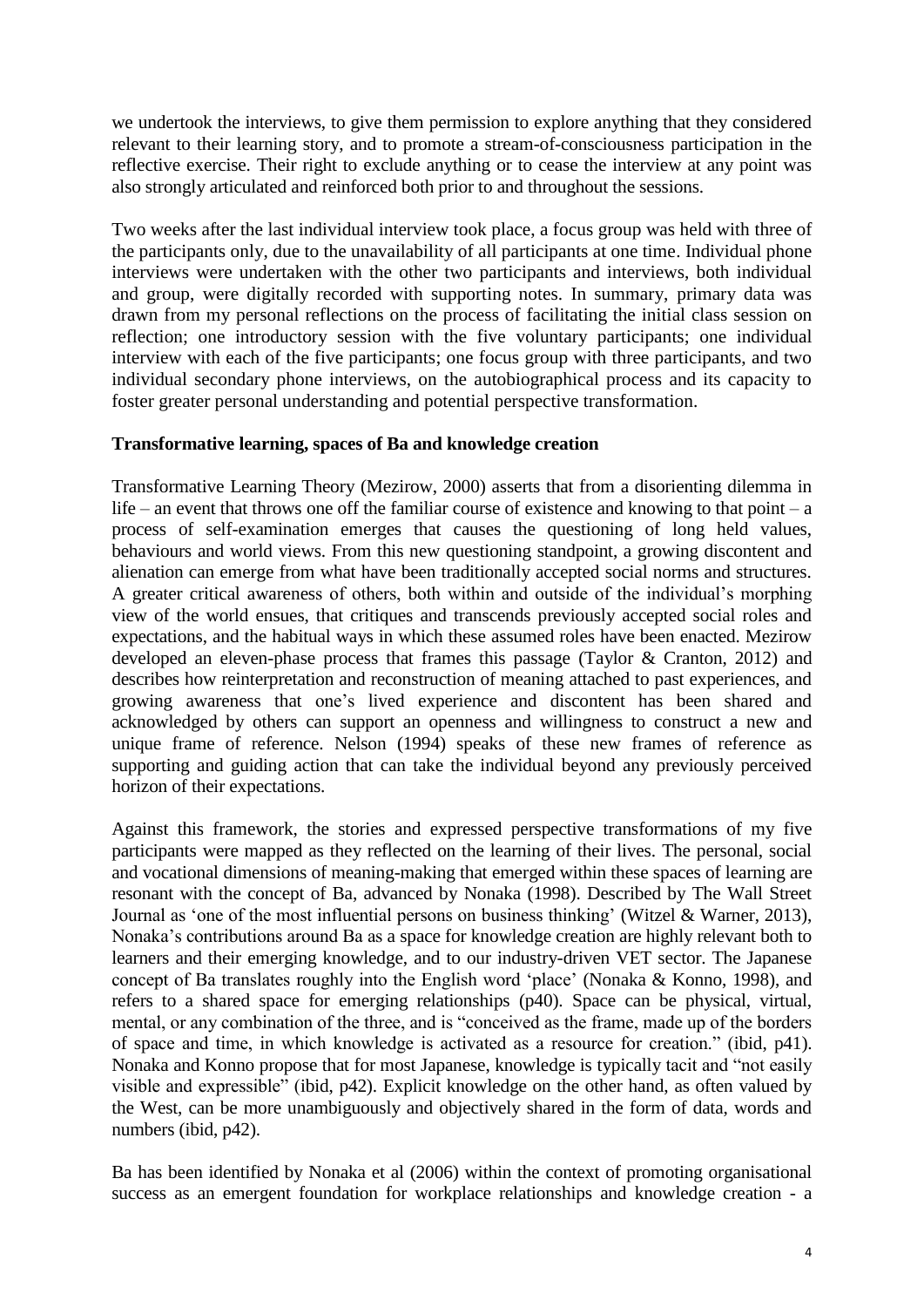fertile space where individual and/or collective knowledge is enhanced by newly emerging perspectives. It is a rich space that acknowledges the self in everything, where the individual realises himself as part of the environment in which his life depends - a concept and a context which harbours and grows meaning and potential, differentiated from ordinary human interaction because of the concept of knowledge creation. Nonaka et al propose that knowledge separated from Ba is just tangible information, but in contrast, intangible *knowledge* resides in Ba (ibid, p41), an organic ground and phenomenal place where tacit knowledge is embedded and where optimal conditions cultivate knowledge creation in individuals or group environments. Ba is a space of cultivating, recycling and reordering of knowledge resources (ibid, p53) to enable the re-formation and emergence of new knowing.

Resting in the workplaces of industry as it does, Nonaka's model of Ba provides a clear example of how inclusion of honouring spaces within our industry-driven vocational education and training sector might promote learning and knowledge about self that can be cultivated in a way that contributes to the success of the whole. Originating Ba, identified as the most critical of four key stages in Ba [\(Nonaka & Konno,](#page-11-0) 1998) is the foundation from which the knowledge creation process arises. The model contains far more complexities than can be used for the purposes of this analysis, but it is Nonaka and Konno's recognition of Originating Ba as the cultivating, foundational space for personal knowledge creation that I apply within the context of this study.

## **The stories that emerged – participants and their interviews**

Extracts from the stories of my participants are included here that describe perspectives on their lived experience as they relate to the stages of Mezirow's Transformative Learning Theory, and to Nonaka's theory of Ba. Alongside my five participants, I was and continue to be deeply situated as a learner. My own story forms the foundation of my inquiry - it has initiated, informed and continues to direct my process and was brought to the table of the interviews with my storytellers. Narrative is discussed by many in various guises, [\(Alheit, 1995;](#page-11-15) [Denzin, 1989;](#page-11-16) [Dominice, 2000;](#page-11-17) [Kenyon & Randall, 1997;](#page-11-18) [Riessman, 1993\)](#page-11-19), but according to Brady [\(1990\)](#page-11-7), it is about going back to the beginning and examining the course of life. He speaks about autobiography as originating in 'bios' – the course of life – and proposes that in reflecting on the learning of our life we have three aspects of self on which to focus. Firstly the *remembered self* recalls the scraps that link together to form the story - the drawing of a self-portrait with words, memories, storytelling and the interrelationship between past events and the memories of these events. He calls it a second reading of the human experience. The *ordered self* provides an aerial view of one's life - a way of making sense, of making meaning that enables the construction of a foundation on which a new future, a new story can be built. Finally *the imagined self* acknowledges the cosmology that occurs through recalling one's story and invites dreaming, opening to possibilities, and the creation of stories yet to be told. Brady suggests that in life our impulse is to create, and that through the autobiographical act one creates the self, becoming the hero of one's own mythic tale.

My first interviewee was Kate, a deeply reflective woman, fifty years of age, who spoke of life experiences that had afforded challenging but rich opportunities for her growth. Having established that Kate chose speaking her story as her mode of expression, I began by asking her what she had come to know about herself through the influences of her early years. "It was unlimited. There are no boundaries in learning and you never stop learning. It didn't matter what age you were, you learned if you wanted to." Having given herself permission to remember, Kate was transported back to the memories of her earliest years and to the messages imprinted in her being about life and living, drawing their wisdom back again to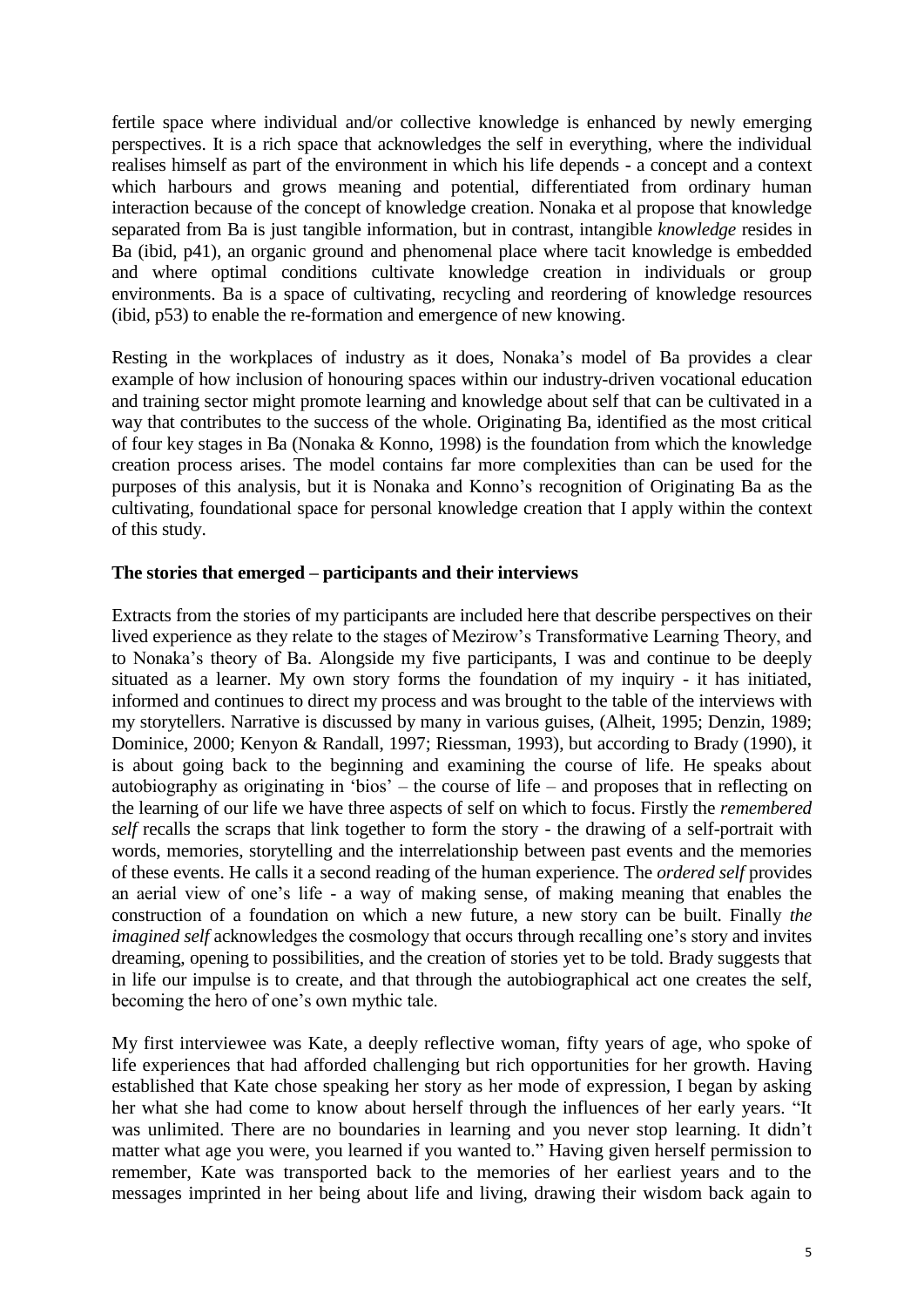her present perspective, connecting her past and present as she spoke. Brady [\(1990\)](#page-11-7) refers to this – that through remembering, human life is given shape that extends back into the past and forward into the future. "(*My father*) … would take us at night to the middle of the highway ... he would show us the stars ... it drew me to nature. My mother ... viewed people as people … we weren't brought up with 'races', we were brought up with people." Kate had referred earlier to the identification of her values - integrity, honesty, calling things truthfully. "You cannot fall through trap doors … you can just walk on solid ground. Everyone knows where you stand … everyone knows where they stand with you".

Annie, my second interviewee, a bright young woman full of energy and joie de vivre, spoke of being nurtured in a predominantly female environment in the absence of her father through most of her nineteen years. She explained she was in the process of responding to an identified restlessness in life, and expressed keen interest in being involved in the study as an opportunity to address this emerging recognition of the need for change. Before the interviews were arranged in the first session, Annie commented that she knew exactly how she wanted to undertake this reflection about her life and learning. "I drew a picture ... I did all the questions you had on the Tool 3 sheet and I tried to answer them … so all my answers are the 'rays'". Annie showed me a beautiful picture of her lying down on the grass with the sun behind her and rays emerging around her body as comments. "I did it that way as I see things better when I'm drawing … things are better when they are visual … writing an essay isn't for me … I don't really think you understand your thoughts until you've got them in front of you … I think that is one of the benefits of an experience like this, you realise things about yourself when you say them and tell it to somebody else, because when it's just in your head it's fairly immaterial". I asked her to talk me through her reflections. "… one of the questions (was) about what you were constricted by. I was really constricted by my surroundings, by the people around me, because I have all these expectations and pressures and it makes it really hard to decide what 'I' want to do. It's all about what everyone else wants me to do, not about what I want to do … it gets to the point where I go "Just leave me alone, I want to be on my own, I don't want to tell you what I'm doing." But it's good, better to be smothered than not noticed at all."

My third interviewee Sara expressed enthusiasm for the opportunity to reflect more deeply on her motivation and direction in life. She saw participation in the study as a potentially rich learning opportunity to complement her developing skills and knowledge. As with all my participants, I began with a question about how she chose to reflect on and record her life story. "My objective all the time is to find different ways of expressing myself. I have always been a very shy, quiet person, quite defensive in a sense … very scared of letting the world in. That's why I love my acting… it allows me the freedom that I don't have naturally … art as a sense of autobiography … creative arts like painting, all different forms of art … keeping a journal. I think it is … a form of letting go of me … I found out through finding out what I'm not … I've found out more of what I am." I asked Sara about the experience of exploring her story, and she commented that it was an emerging, evolving sense of who she was. "I think also exploring the story in different ways as well … it's like you said, how do you want to do it, write it down or draw it, it's up to you, so I tried a bit of each … you might get nothing except something in the drawing, like a little right at the end."

Penn, 19 years of age and my 'poet laureate'<sup>1</sup> chose to meet me at the institute where we found a small breakout room. We started by discussing his chosen method of recording his

<sup>1</sup> <sup>1</sup> In the first class-based session, where I introduced the concept of reflective storytelling, Penn created a poem to reflect his thoughts on his life and learning experiences.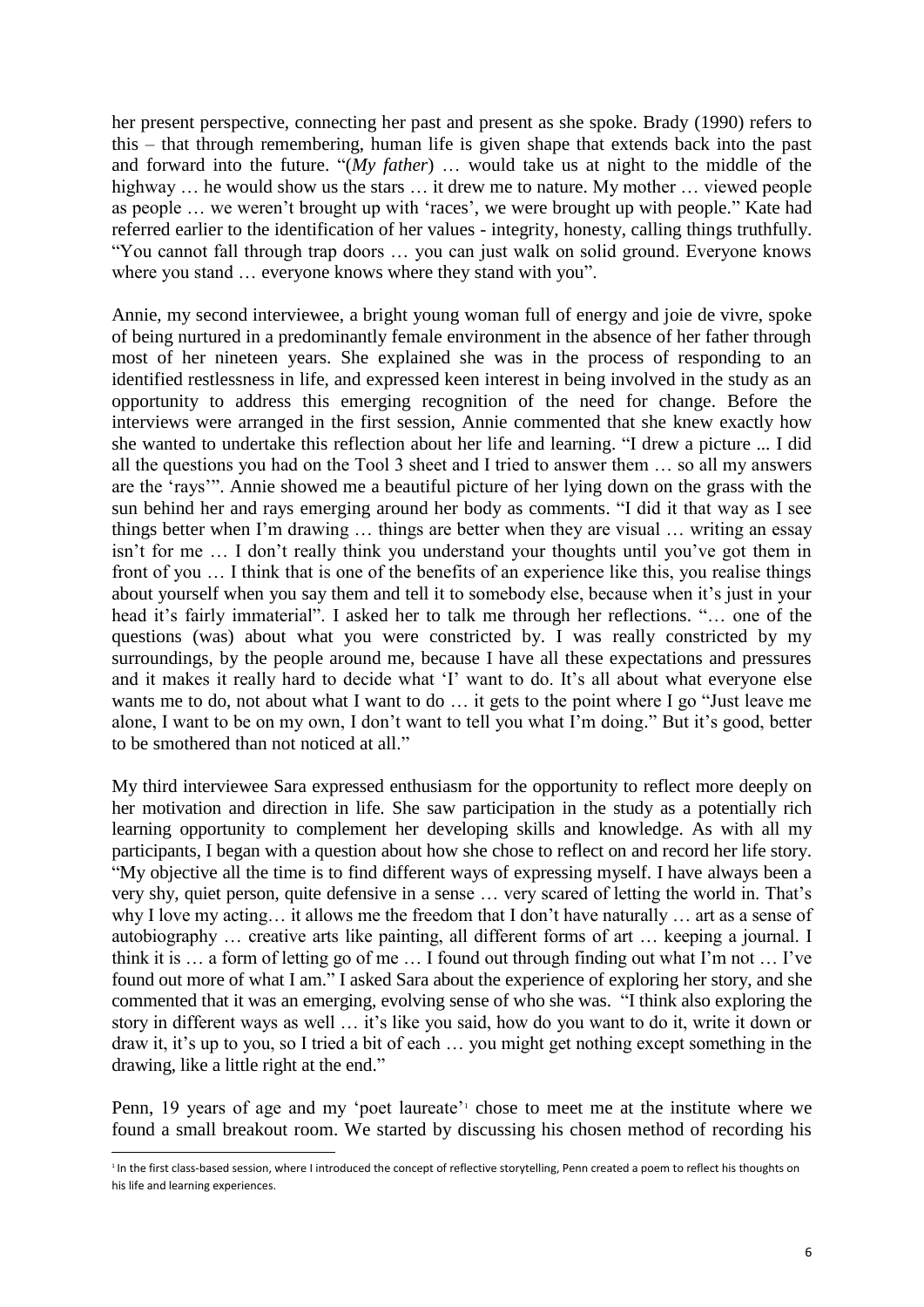reflections, and I asked him to tell me about his process. "I started thinking about the earliest memories I had, and how much things had changed physically around our house. I actually hadn't thought about it for many years, then I started to think ... I remember when there was a clothes line there and remember when those trees weren't there, and this wasn't there, and it was quite interesting realising how much had changed … questions you don't often think of until something sparks it, then you start like a rolling chain." Penn's comment reflects Annie's experience – that through finding an honouring space where you can begin to reflect on life, it almost takes on a life of its own. "I noticed that I am a very self-motivated person when it comes to learning, but only when it interests me. … I never really follow up something if it's thrown at me. When I'm forced to do something I really fight against it - I don't like being forced to go down a specific path. Quite often I'll be thinking "This bores me so much!", but then if it's something that sparks my interests I'll pursue it." Penn has identified an unconscious rejection of others' impositions, unknowingly working to claim authority over the act of his life as it has unfolded. Nelson [\(1994\)](#page-11-12) refers to this strongly identified and enacted authorship of one's life course that emerges through the autobiographical process. Penn told of being a product of a deeply loving and nurturing extended family. "One thing that I quite appreciate is that my family as a whole have always encouraged me to do anything that I wanted. "Anything is possible, it just depends on what you personally want to do. How do you know you aren't good at it, if you haven't given it that try?" I quite like having had that freedom to know … to have had an upbringing where you are told that anything is possible, because I think you are less likely to be afraid of going after what you want. I feel like I can pick something and throw myself at it and if it doesn't work, it doesn't work. But I don't feel obligated to do something. When you have to do something you dislike, it's like walking uphill and if it's something you enjoy it's like strolling along and you don't even notice that it's an effort." Interestingly, both Penn and Sara have commented on the ease of doing something that is honouring and authentic to the self – that in connecting with one's truth, life can be more fluid.

Zac, an intriguing young man, whose intelligent and inquiring mind has fostered a keen interest and grounded knowledge in the practical and scientific world around him, was my final interview and like Kate, he chose to use his words for our interview, preferring to speak his story rather than writing or drawing. He expressed interest in participating as a possible means of clarifying how he might move forward personally and professionally, and was able to identify learning from various influences of his life. "My mother always told me that anything was possible ... my father … basically told me to become successful and earn lots of money … my teachers basically told me to give up … I finished the work that was set … and had nothing to do so I became rowdy and eventually teachers stopped giving me work altogether and just gave up … wrote me off … constantly wanted to learn and always told to stop … they sort of gave up because they were like "We can't go at your pace and leave everyone else behind." So you just have to sit here and do the same thing constantly … it got to the point where I reduced myself to less than normal pace and fell behind." Zac identified teachers in his later years at school that tried to nurture his intelligence and eagerness to learn, but commented that it was left too late.

In the honouring space that Ba provides, Zac was able to identify deeply discouraging learning experiences where he has been unable to find meaning and relevance, and where the educational system has seemingly failed to respond to his particular forms of intelligence [\(Gardner, 1983\)](#page-11-20). Penn, although successful himself, spoke of empathising with peers undergoing demoralising experiences "I was never too bad with tests but I had a couple of friends who were terrible … they did know all of the stuff, but they would get so stressed out.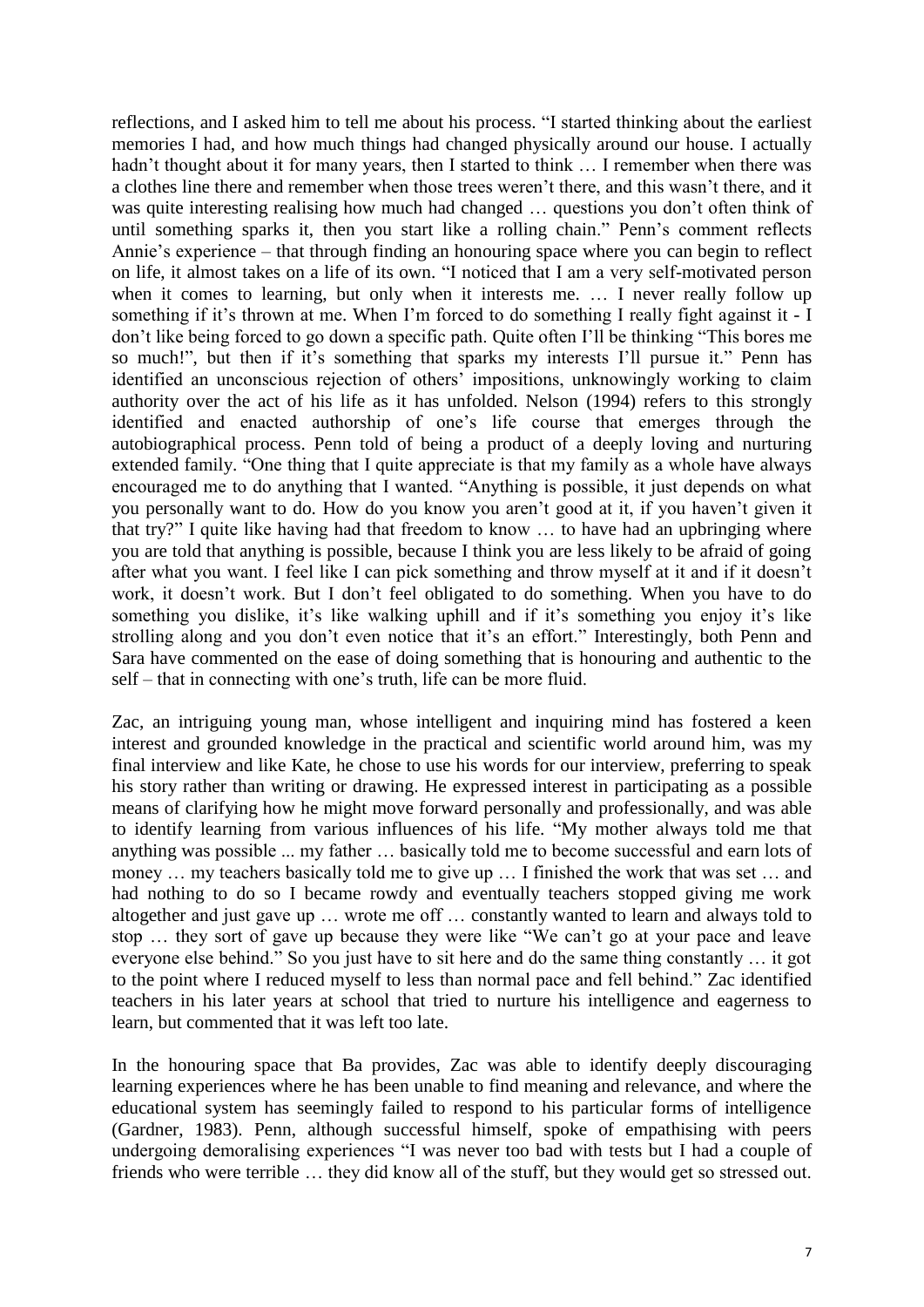I remember raging and saying "Why do we do this when obviously it's not a matter of intelligence … this isn't working for these people!"

Through participating in spaces that fostered deep reflection on the experiences of their life to this point, Kate, Annie, Sara, Penn and Zac were able to identify circumstances and environments that have contributed to their sense of self-identity and of self-knowing, and to articulate an emerging understanding around the impact of these experiences. Mezirow [\(2000\)](#page-11-1) identifies the significance of critical reflection in the transformative learning process as individuals begin to critique the power relationships and hegemonic assumptions that exist within their immediate and larger environments, coming to identify the political and social dimensions that have influenced their meaning-making. Brookfield (2005) suggests that transformative learning occurs when what was once was seen to be permanent and stable is recognised by the individual as being relative and situation specific, and often shaped to accommodate the needs and interests of ruling others. When awareness arises about the relevance and validity of ruling epistemological frameworks, we have the choice of staying in our familiarity, or of stepping out to find personally authentic meaning amongst previously irrefutable 'truths'. Shor and Freire (1987) advocate the cultivation of a critically conscious lens across the life span, and join others in challenging a limiting approach that often begins in early learning and discourages a critical persona in life [\(Bourdieu, 1977;](#page-11-21) [hooks, 1994;](#page-11-22) [McLaren, 1998;](#page-11-23) [Piaget & Nicholson-Smith, 1979\)](#page-11-24). They propose that transformation requires the critically reflective process to be politicised in order to identify the impact of ruling structures on individual agency.

In the account of his passage undertaken as a priest critically examining his life, Nelson [\(1994\)](#page-11-12) proposes that through reviewing and interpreting one's life story, accounts of transformative and emancipatory learning emerge and one has the capacity to construct a new reality that can fortify a strongly identified and enacted authorship of one's life course. He suggests that a transformed perspective can develop through the imaginative and critical process of what became known to him as 'autobiographing'. In imagining, he proposes, the individual's conscious and unconscious domains of knowing are connected, and the ongoing critical analysis and synthesis of this inner and outer experience and knowing has the capacity to reshape previously inculcated behaviours and attitudes. Nelson speaks of coming to imagine a future previously unknown through undertaking the transformative process of storytelling.

# **How story and the spaces of Ba foster perspective transformation**

At the final focus group and through phone conversations with the two participants unable to attend, we reflected on the ways in which the autobiographical process had fostered the unfolding of stories and understanding, and influenced the perspectives and learning of each participant. The opportunity was also provided to reflect on changes of attitude or behaviour, in response to any recognised perspective transformation achieved through the process.

Annie spoke of wanting more answers, less questions, more action as she moves forward. "The fundamentals haven't changed but I think they will be different people in my life … different for the better, hard to articulate … not just being along for the ride in my life … I don't want everyone making my choices for me. I have become much more specific as a learner … opened myself up a lot more to more opportunities. I think that's really helpful as I might not have done it otherwise."

Sara described "After I spoke with you … it was building on what I spoke about … I want to be able to earn a living from what I love so I can go home and do things like be with my family. If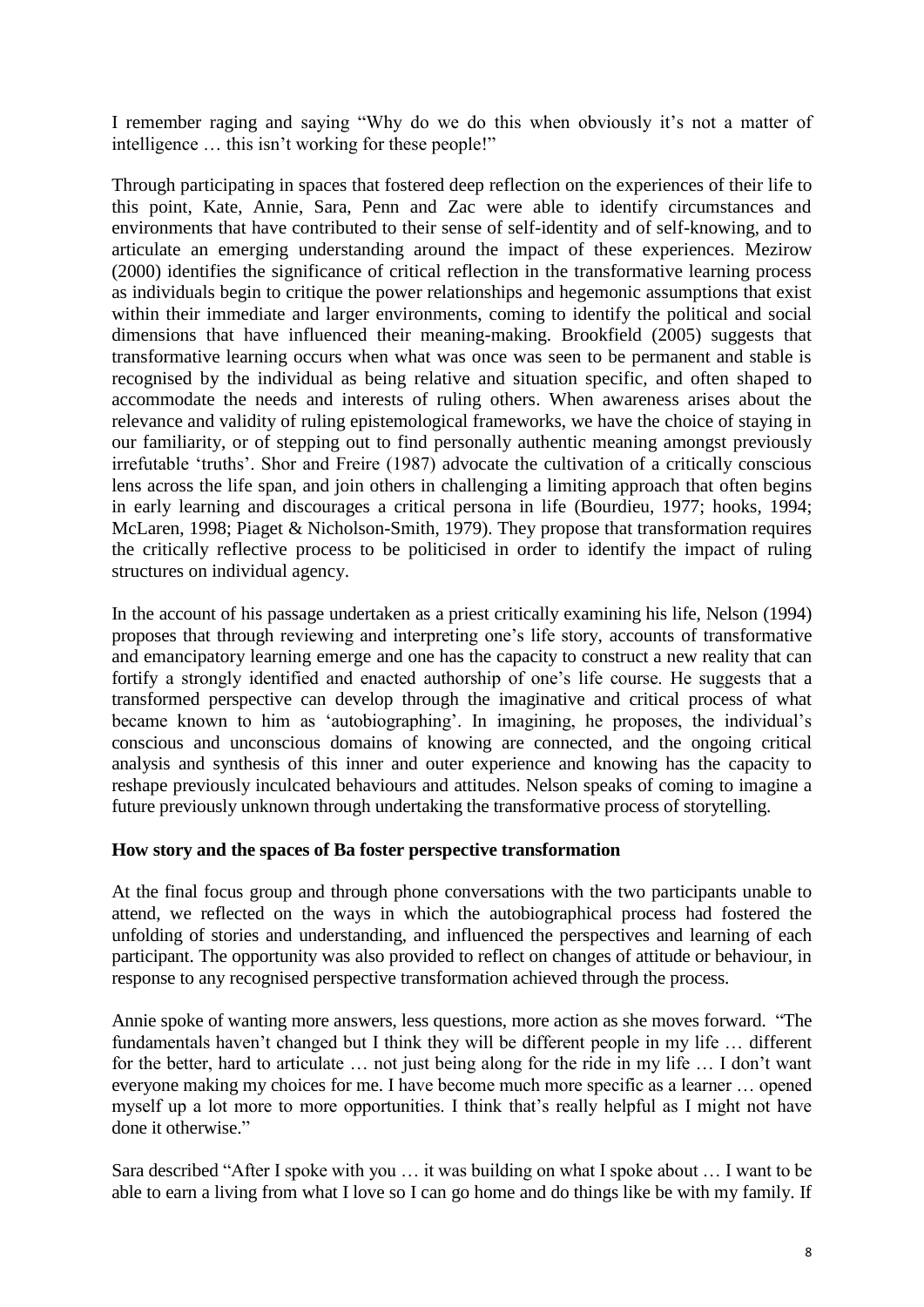my vision on the future has changed in that little way, I think I'm ready to commit more because I know how much I want to do it. … I think it's … growing more aware … don't let your mind drift or anything because it's the detail in what you learn, not the broad idea … it's paying attention ... being more present … when something bigger comes along that you've been waiting for."

Penn commented " I suppose I tend to think of everything in terms of looking back, because I used to be quite a shy person … still am in a lot of ways. But at a certain stage … I realised that not doing things is not worth it. I want to be able to talk about it later and when you've got something in front of you, you want to be able to say you did the awesome thing, the brave thing, like you walked across the coals. It might hurt like hell, but later you can go, "I walked right across a bed of coals and it was brilliant … See these scars?" That's how I think about things that I do, I want to look back on it and think "God, you were awesome!""

After the Focus Group, I rang Zac to seek his final thoughts on the reflective process. He spoke of his plans to enrol in a university course that would lead him into what he named broadly as politics. Zac is taking it all under consideration

In my final discussion with Kate, I inquired if she had any further reflections on the process. She recognized that undertaking the storytelling had stirred her thinking, and had been surprised by how powerfully looking back at the past had impacted on her. She commented that she now has insight into why she responds to certain situations in the way that she does. Looking through different eyes, Kate has expressed an understanding that it relates to unresolved issues, identifying her inability to move forward most effectively until such time as she is able to confront and deal with the issues. She commented that it has been beneficial for her to have clarified this understanding and was grateful for the opportunity to gain insight into why she behaves and responds the way that she does.

Through providing a space of Ba where individuals were able to reflect on stories of learning, long-held assumptions were unpacked, examined and critiqued to enable construction of new, more authentic knowledge of self, and as they reflected deeply on the learning of their lives, new perspectives, knowledge and stories of possibility emerged for them. For me, the notion of "topology" suggested by Malpas [\(2006\)](#page-11-25) is most helpful in coming to grips with understanding this space of Ba. "… topology is an attempt to illuminate a place in which we already find ourselves and in which other things are disclosed to us (ibid p34)." He identifies that "… central questions of philosophy, questions of being and existence … must take their determination and their starting point from this place" (ibid p39), and it is here that I see Nonaka's notion of Ba and the landscapes of topology intersecting with the spaces of Mezirow's perspective transformation. In this space of Originating Ba, the autobiographical interrogation and re-examination of mental schemas and assumptions about one's learning in life can be exposed, enhanced and overturned as necessary to create more authentic knowledge of self as learner. If Ba is indeed a shared space for emerging relationships, then plausibly, the relationship to the self can also benefit from these spaces of Ba. Nonaka uses metaphors of Nishida's 'I love therefore I am'(ibid p46), in contrast to Descartes 'I think therefore I am' to describe Originating Ba as the place where love, trust and commitment emerge' - a powerful concept of honouring relationships to self and other within the realms of high-powered business and industry.

In analysing these narratives of adult learning, I found first that as my participants progressed through the process of recalling the scraps that linked together to form the story of their lives [\(Brady, 1990\)](#page-11-7), and shared the joys and turbulence of the path to their knowing and becoming,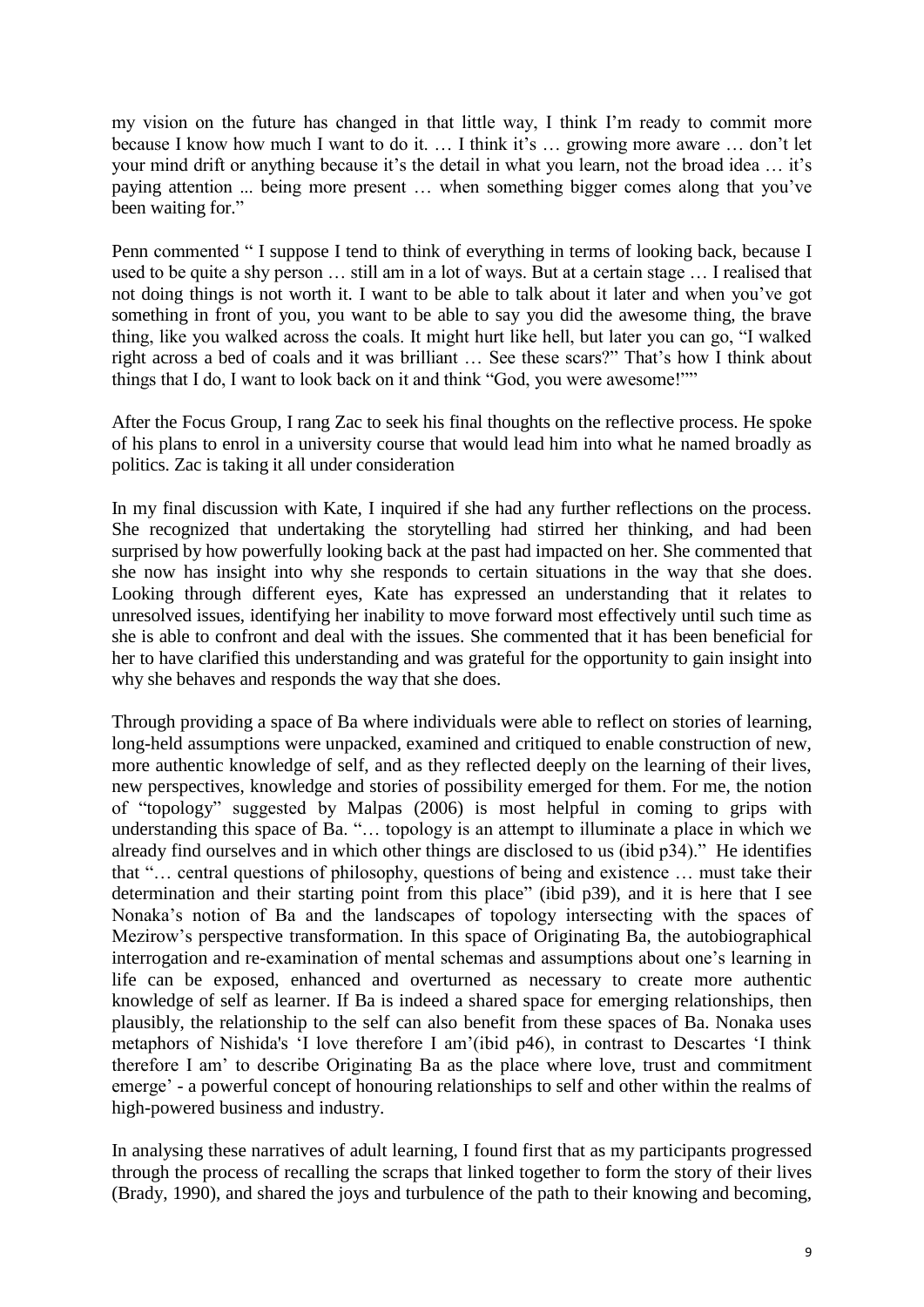the honouring space of Ba fostered a rich dynamic that enabled the continued exploration of ideas. As each participant offered their unique motivation and approach to the task at hand, a weaving of a tapestry of life stories that truly honoured the narrative tradition was created. Through observing this uniquely individual approach, each story of learning took different paths, and found its own representation in Mezirow's stages of Transformative Learning, exploring the experiences, influences and environments of the landscapes of their lives.

Second, I found that much like a topological study of a landscape, and the exquisite complexity of the intersection of its component parts, the spaces of Ba provided my participants an anchoring place from which they could begin to gain understanding about their learning in life and their interaction with the world around them. Nonaka identifies originating Ba as the foundation on which the knowledge creation process arises [\(1998\)](#page-11-0), and as each participant reflected on their own life passage within this space, they brought forth stories of learning, identifying and disposing of obsolete ways in order to imagine new ways of seeing and engaging with the world around them.

Finally, Mezirow [\(2000\)](#page-11-1), Brookfield [\(2005\)](#page-11-26), Nelson[\(Nelson, 1994\)](#page-11-12), Brady [\(1990\)](#page-11-7), Freire and Shor [\(1986\)](#page-11-2) urge us to draw on the political and social dimensions of meaning-making, identifying the power of critical reflection in the transformative learning process through the recognition of power relationships and hegemonic assumptions that exist within our immediate and larger environment. Nonaka tells us that in order to find new and authentic knowledge, the spaces of learning will ideally resemble the originating spaces of Ba … shared spaces for optimising emerging relationships to the self and to the environment in which life depends [\(1998\)](#page-11-0). Throughout the study, the research participants were encouraged to apply this critical focus in examining their expressed knowing, to identify assumptions that found their knowing. Brady's *remembered self* [\(1990\)](#page-11-7) was brought to the fore through the process of storytelling, drawing together disparate and seemingly unconnected aspects of past experience, and as stories wove together, meshing historical fact and truth of imagination, each participant had the opportunity to create meaning that has to various extents enabled a more *ordered self* to be formulated – the foundations on which a new story can be built. Now the *imagined self* can begin to take root, as new possibilities, new dreaming is seeded and nurtured [\(Brady, 1990\)](#page-11-7). Each of them has articulated an awakening sense of possibility of how they might now step forward on their learning and career pathways, and have expressed a sense of freedom in choosing to claim and enact a more personally authentic and selfauthored life.

# **Conclusions and recommendations**

For many, returning to study in the classrooms of VET gives rise to memories of the classrooms of their youth where learner identities were formed. In too many cases, these spaces of learning failed to respond to their needs and led to the construction of invalid frames of reference. Like the many I have spoken to along my own path, my participants acknowledged the transforming journey of self-discovery undertaken through the course of this self-narrative, and articulated insights that mirror those in the literature reviewed. The stories told and shared by them in the safe spaces of Ba identify and articulate the place of self-recognition individuals arrive at, and illustrate how examining the landscape of our lives can enable a change in perspective through identification and acknowledgement of previously unrecognised and unchallenged life views. Telling our stories seems to provide the space for the allocation of meaning to behaviours and attitudes that may have been carried with us for decades, but which might now be seen as unproductive, often destructive and dispensable. My participants articulated knowing that once identified and acknowledged, these limiting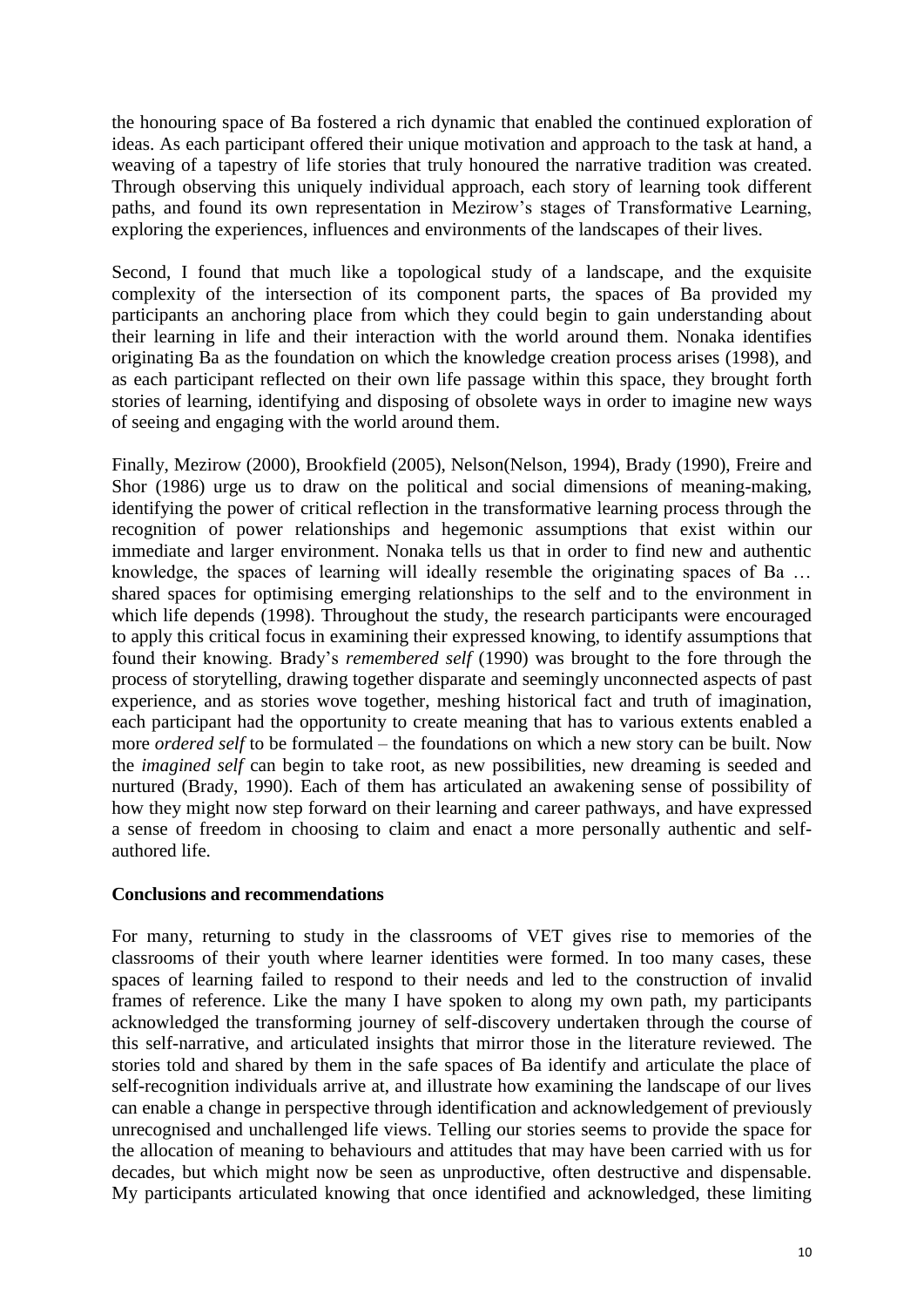beliefs and behaviours are able to be released, making sense and reconciling aspects of the past that have bound them to a sometimes narrow window of existence, giving them as storyteller a new perspective on the possibilities inherent within their journey of adult learning. Through understanding more fully their capacity as lifelong learners on a new path of identity formation, they spoke of being able to step with greater personal authority into a future of previously unimagined possibility.

The work-dominated discourse of VET suggests that learning involves the acquisition of a set of skills or competencies that are external to the learner, and which the learner lacks, reflecting Freire's notion of a deficit/banking approach which aims to overcome learners' 'deficiencies' by 'topping up' their existing skills or 'adding value' to their productive capacity by way of depositing extra skills, ultimately rendering the learner 'employable' [\(Freire, 1972\)](#page-11-27). This approach assumes the locus of learning and curriculum lies outside the learner rather than within the learners themselves. I would argue that the findings of my research explicitly problematise, if not overturn, such assumption and narrow conceptions about the purpose and outcomes of VET, identifying that the nature of learning is far more complex, multifaceted and potentially empowering in non-vocational ways than is conventionally presumed [\(Anderson,](#page-11-28)  [1999\)](#page-11-28). It suggests that the most potentially valuable and transformative learning that occurs within the context of VET may well be that which emerges from a 'curriculum' that is generated from within learners themselves, wherein they are working on and from their selves, restor(y)ing their lives, which may also include the development of new technical skills or workplace competencies, but which cannot be simply reduced to the latter. Indeed, it could be argued that the development of new technical skills or workplace competencies may not translate as effectively into employment unless the learner has at the same time, as an integral part of the whole learning process, also rewritten, relearned and reoriented their life stories in ways that incorporate and embody the new skills and competencies in a newly constructed sense of self. I argue that for the learner returning to study within the context of VET, enormous potential exists for change at an individual level through utilising the storytelling methodology. In applying Nonaka's notion of originating Ba, a concept and a context which harbours and grows meaning and potential, acknowledging the self in everything, we can support the perspective transformation of these individuals as they draw forth their own knowing.

The transformative journey can be an arduous, and often drawn out affair, where new epistemological frameworks take time to percolate and gain clarity [\(Taylor, 2007\)](#page-11-29). Taylor speaks of '… developing a sense of trust in the process of transformative learning, allowing for students to live with some discomfort while on the edge of knowing, in the process of gaining new insights and understandings.' The brief opportunities provided to lay open the depths of their memories through this telling of their stories is limited in its capacity to foster a sustainable transformed perspective for these learners, but it is a springboard to another level of understanding. It is coming, perhaps for the first time, to their most authentic truth  $-$  the unfolding of the story yet to be told. My storytellers are dancing on the edge of their knowing [\(Berger, 2004\)](#page-11-30), along the continuum of the ever-morphing path of becoming.

My research was a small-scale study conducted in one TAFE institute involving a relatively small, self-selected sample of participants and limited data gathering activities. Due to the limitations of the study, there is much that remains unanswered and a broader, large-scale research study is required to interrogate what has yet to be uncovered around the transformative benefits of providing the reflective and honouring spaces of Ba. My work as an educator focuses on learning and learner identity as the primary foundation for achievement of any personally meaningful, resonant goal, and my current PhD research explores how we can create